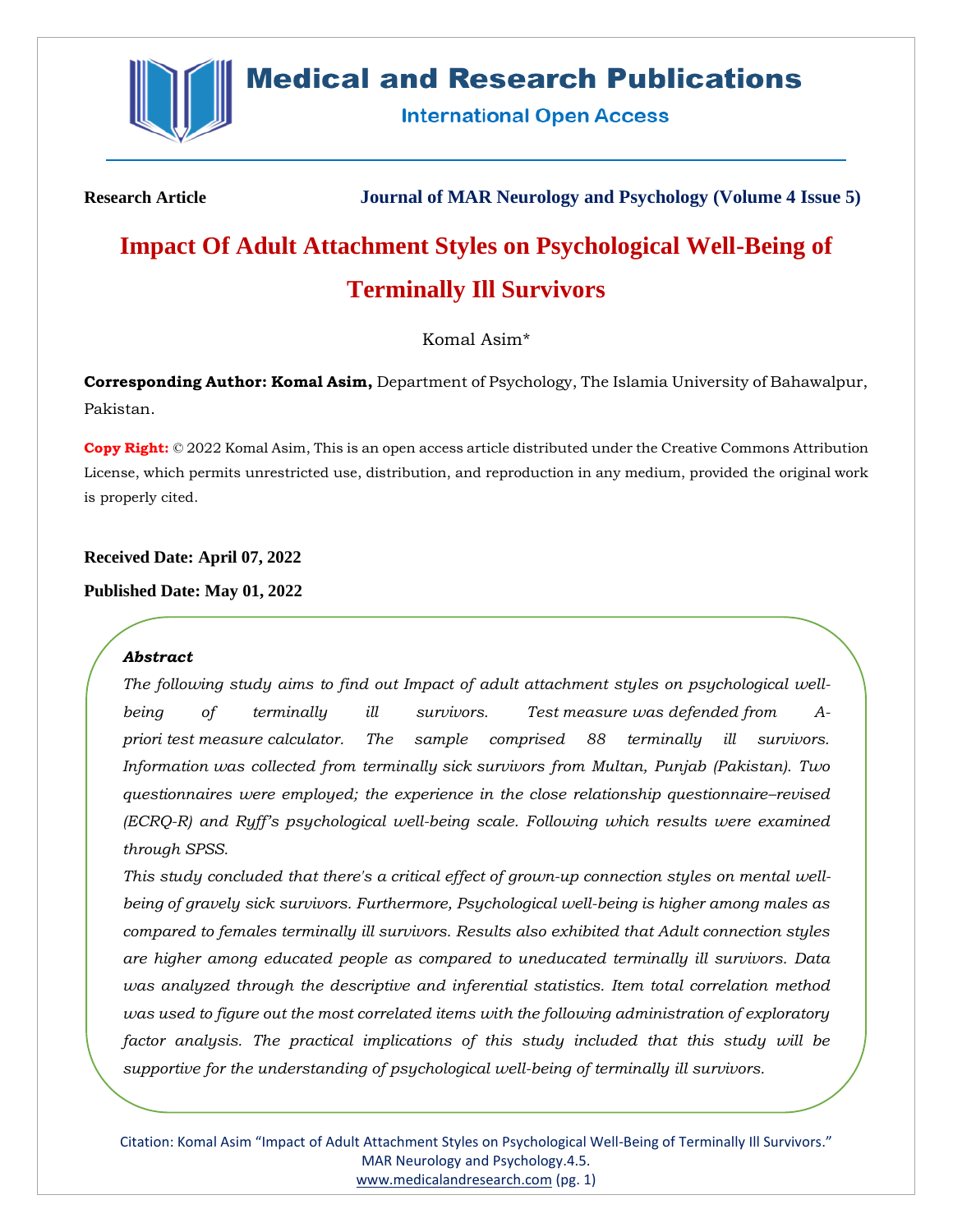*Keywords: Attachment styles, ill survivors, psychological, social work, terminally, well-being.*

#### **Introduction**

Attachment style or organization is a term derived from John Bowlby's theory of attachment and situations to the distinctive ways in which an individual relates in intimate care and receives relationships with attachment figures, sometimes one's parents, children and romantic partners. The definition includes one's trust in the availability of the attachment figure for use as a shelteredbase from which to explore the world freely when not in distress, as well as a protection from whom to look for support, security and consolation in times of misery. World discovery involves not only the physical world but alsothe concept that individuals construct internal working models of self and attachment figures that guide the understanding and production of behavior(Bowlby, 1982).

Bowlby (1979), defined working models as internal illustrations of the ego, the environment and other important representations in relation to attachment requirements and objectives. They are based on childcare experiences in which the baby participates in activities that establish or deduce close relationship with the caregiver, with the resulting goal of feeling healthy. These external experiences are internalized when the child learns to represent the attachment mechanisms in a schematic manner.

According to Bowlby (1982), a secure attachment is formed when care is consistently responsive to the infant's physical, emotional, and psychological needs. In these conditions, the child develops a sense of trustfulness, selflessness, love and kindness for others. Combination of conflicting, uninvolved, and rejected caregiving behaviors leads to different sorts of unsteady attachment. In these cases, the child creates negative self-images and/or other images. Of course it is also possible to alter the style of the attachment. Collins and Read (1994) discuss different forces that either augment stability or cause discontinuity. The percentage of adults classified as healthy, avoiding and anxious / uncertain (approx. 56 percent,25% and 19% respectively) has been established by research (Feeney & Noller, 1990; Hasan & Shaver, 1987; Mikulincer & Orbach, 1995). This is typically seen as an indirect indication of the stable style of attachment from childhood to adulthood.

Attainment has been conceptualized on the basis of two orthogonal dimensions: uneasiness with a person looking for closeness, readinessand fondness from an individual who is imperative and anxiety avoidance with which the person is distressed to rely on others and has to quit the quest for closeness. (Ainsworth, 1978; Fraley & Waller, 1998).

The synthesis of these dimensions led to the definition of different attachment orientations: stable attachment when low concentrations are observed in both dimensions; anxious attachments when high anxiety levels and low prevention levels are present; avoiding attachment when low anxiety and high avoidance are present. (Ainsworth, 1978).; (Bartholomew & Horowitz, 1991).

Citation: Komal Asim "Impact of Adult Attachment Styles on Psychological Well-Being of Terminally Ill Survivors." MAR Neurology and Psychology.4.5. [www.medicalandresearch.com](http://www.medicalandresearch.com/) (pg. 2)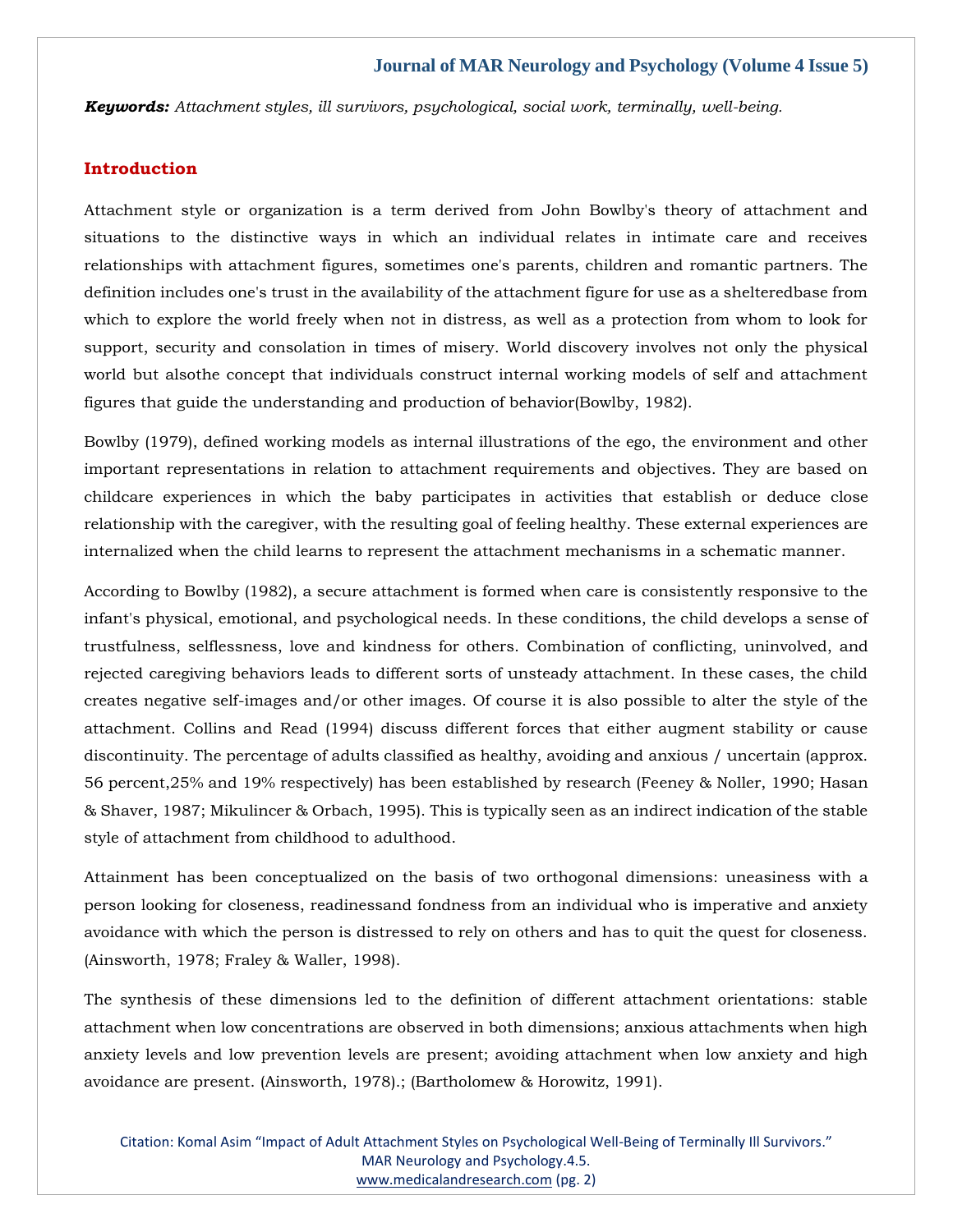Attachment theory implies that affective events that occurred during childhood influence the essence and content of the relationships in adult life (Bowlby 1973; Collins & Read 1990; Hazan & Shaver, 1994). Childhood relations with caregivers create an internal working model or psychological image of oneself or one's relationships with others that impact feelings and behaviors, and how the world and future relationships are perceived and interpreted by people (Bowlby 1973; Main, 1985). Strong commitment has been combined with positive emotionality, successful social support and more romantic relationship satisfaction. (Collins & Feeney 2004; Gleeson & Fitzgerald 2014; Öztürk & Mutlu, 2010).

Anxiously attached individuals create negative images of themselves, perceiving them as benign, believing that they are undeserving of love, while their image of others is positive. These people worry about being abandoned or unwanted, and so seek closeness as well as approval (Bartholomew & Horowitz 1991; Collins & Read 1990; Mikulincer & Shaver, 2009). Evenwhen others carry on in a valuable and positive way, nervous individuals find more tension in their relationships (Campbell, 2005).

Patients' mental alteration contrasts with different variables including components of their insinuate relationships. Interpersonal relationships have an important role to play in how people cope with anxiety and respond to all sorts of life crises. Attachment styles have been found relevant to coping with stressful events because they influence self-efficacy and care expectations from important ones. Anxiety of adult attachment is described as the intense need for acceptance, and fear of other factors like being rejected and abandoned. Evasion of adult attachment is characterized as the need for excessive self-reliance and fear of dependency on others. There is other evidence that individuals who are more nervous or evasive show greater emotional ups and downs in their relationships, smaller networks of social support and less satisfaction with their welfare (Campbell, 2005).

#### **Objectives**

- 1. To check the connection between adult attachment styles and psychological well-being of terminally ill survivors.
- 2. To check the effect of attachment styles on psychological well-being of terminally ill survivors.
- 3. To check the effect of adult attachment styles among male and female terminally ill survivors.
- 4. To check the psychological well-being among educated and uneducated terminally ill survivors.

#### **Hypotheses**

- 1. H1 There would be a positive correlation between adult attachment styles and psychological wellbeing among terminally ill survivors.
- 2. H2 There would be an association existing between adult attachment styles and psychological well-being of terminally ill survivors.

Citation: Komal Asim "Impact of Adult Attachment Styles on Psychological Well-Being of Terminally Ill Survivors." MAR Neurology and Psychology.4.5. [www.medicalandresearch.com](http://www.medicalandresearch.com/) (pg. 3)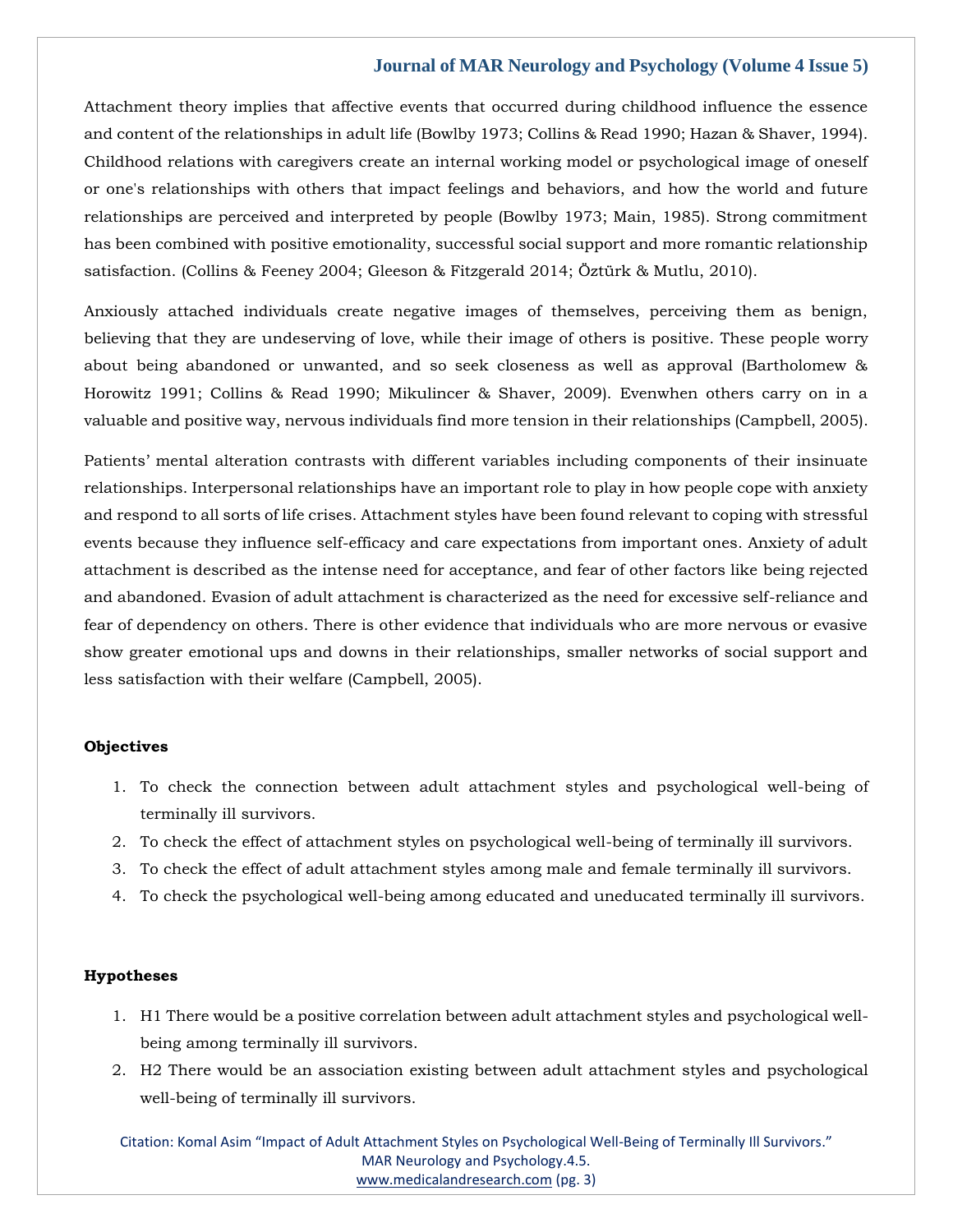- 3. H3 Psychological well-being would be higher among males as compared to terminally ill female survivors.
- 4. H4 Adult attachment styles would be higher among educated as compared to uneducated terminally ill survivors.

# **Method of Calculation**

#### **Sample**

Sample size was calculated from a free a-priori sample calculator; A-priori is equal to 88 persons per group. Cross-sectional research was done to find the impact of adult attachment styles on psychological well-being of terminally ill survivors. Specific demographic variables were also taken in consideration to understand the association among them. These variables included age, gender, education, marital status and socio-economic status as well as family system.

#### **Instruments**

Demographic forms in which standard demographic questions were asked, including age, gender, and education.

#### **Procedure**

The present research was quantitative; cross-sectional research design was applied in this research. Scales were selected according to study. Permission was required for all scales. Proper permissions were taken for the use of scales by their Authors. Data was collected from Multan, Punjab. In total, 88 Questionnaires were distributed to terminally ill survivors with their consent, and they were asked to answer the whole questionnaire as per their knowledge and consensus. As with some cases, people tend to avoid participating in these types of research works because of lack of clarity or preconception.As a result, efforts were made that full concealment was maintained for valid and reliable results.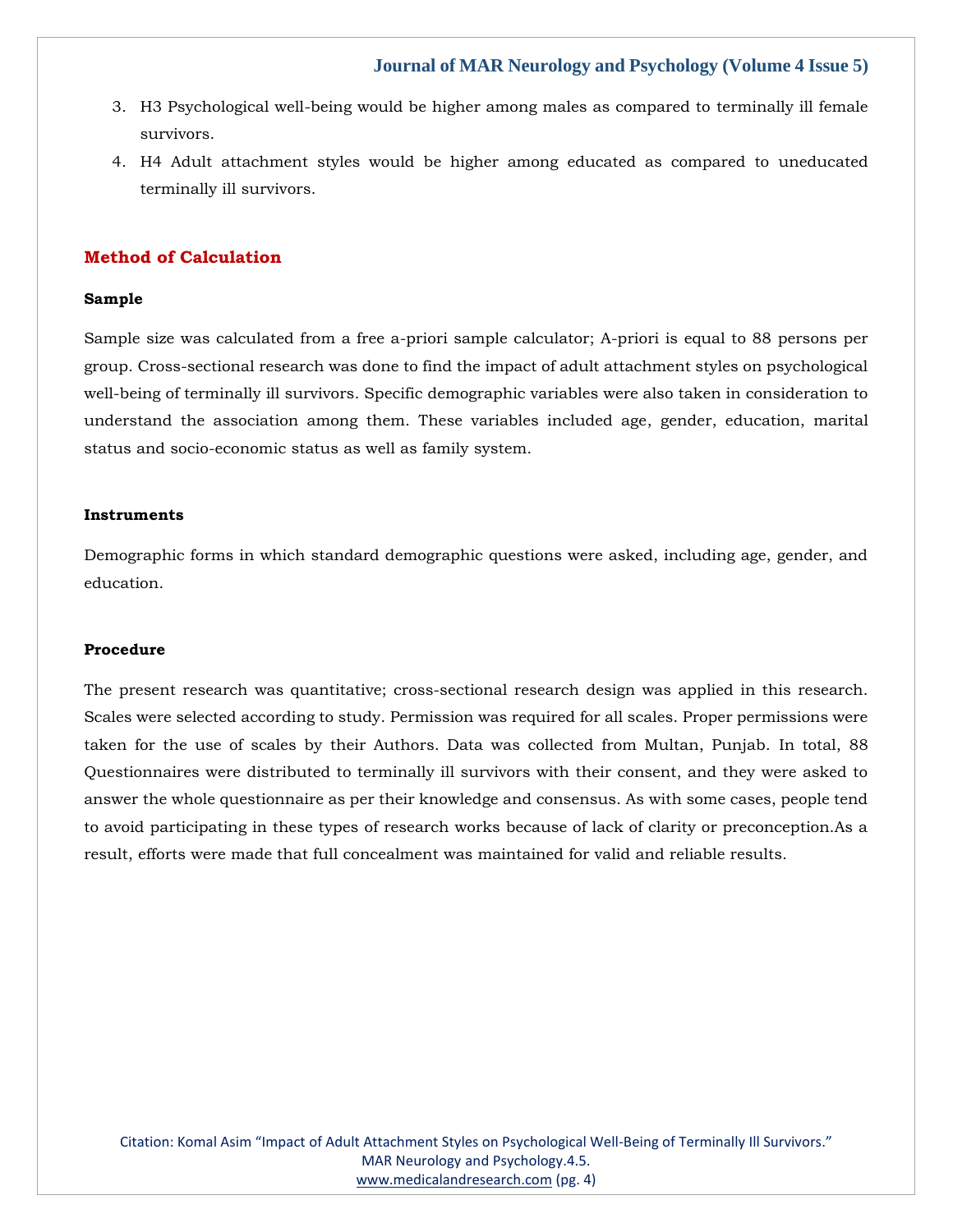# **Results**

The correlation and regression estimates were made for determining the relationship between study variables. The results obtained from correlation analysis are as follows:

| <b>Respondent's Characteristics</b> |                                                                   | $f(\%)$                                      |  |  |
|-------------------------------------|-------------------------------------------------------------------|----------------------------------------------|--|--|
| Age                                 | $25-35$ years<br>$36-45$ years<br>$46-55$ years<br>Above 55 years | 25(28.4)<br>30(34.1)<br>20(22.7)<br>13(14.8) |  |  |
| Gender                              | Male<br>Female                                                    | 44(50.0)<br>44(50.0)                         |  |  |
| <b>Education</b>                    | Uneducated<br>Educated                                            | 35(39.8)<br>53 (60.2)                        |  |  |
| Locality                            | Urban<br>Rural                                                    | 60(68.2)<br>28(31.8)                         |  |  |

**Table 01**: Frequency Distribution of Overall Sample (N=88)

| <b>Variables</b>                | Range  |       |          |                  |        |        |
|---------------------------------|--------|-------|----------|------------------|--------|--------|
|                                 | M      | SD    | $\alpha$ | <b>Potential</b> | Actual | Skew   |
| <b>Adult attachment style</b>   | 117.05 | 14.07 | .78      | 0-186            | 84-150 | ن ک    |
| <b>Psychological well-being</b> | 116.70 | 14.01 |          | 39-195           | 84-151 | $-.08$ |

**Table 02**: Psychometric Properties of the Study Variables (N=88)

The results showed that both of scales were found in acceptable range of Cronbach's alpha for reliability. The Cronbach's alpha of adult attachment style was .78 and the Cronbach's alpha of psychological wellbeing test was 77.

H1 There would be a positive correlation between adult attachment styles and psychological wellbeing among terminally ill survivors.

|                               | Adult attachment style Psychological well-being |
|-------------------------------|-------------------------------------------------|
| <b>Adult Attachment Style</b> |                                                 |
| Psychological Well-Being      |                                                 |

**Table 03:** Bivariate Correlation between adult attachment style and psychological well-being among terminally ill survivors (N=88)

Citation: Komal Asim "Impact of Adult Attachment Styles on Psychological Well-Being of Terminally Ill Survivors." MAR Neurology and Psychology.4.5. [www.medicalandresearch.com](http://www.medicalandresearch.com/) (pg. 5)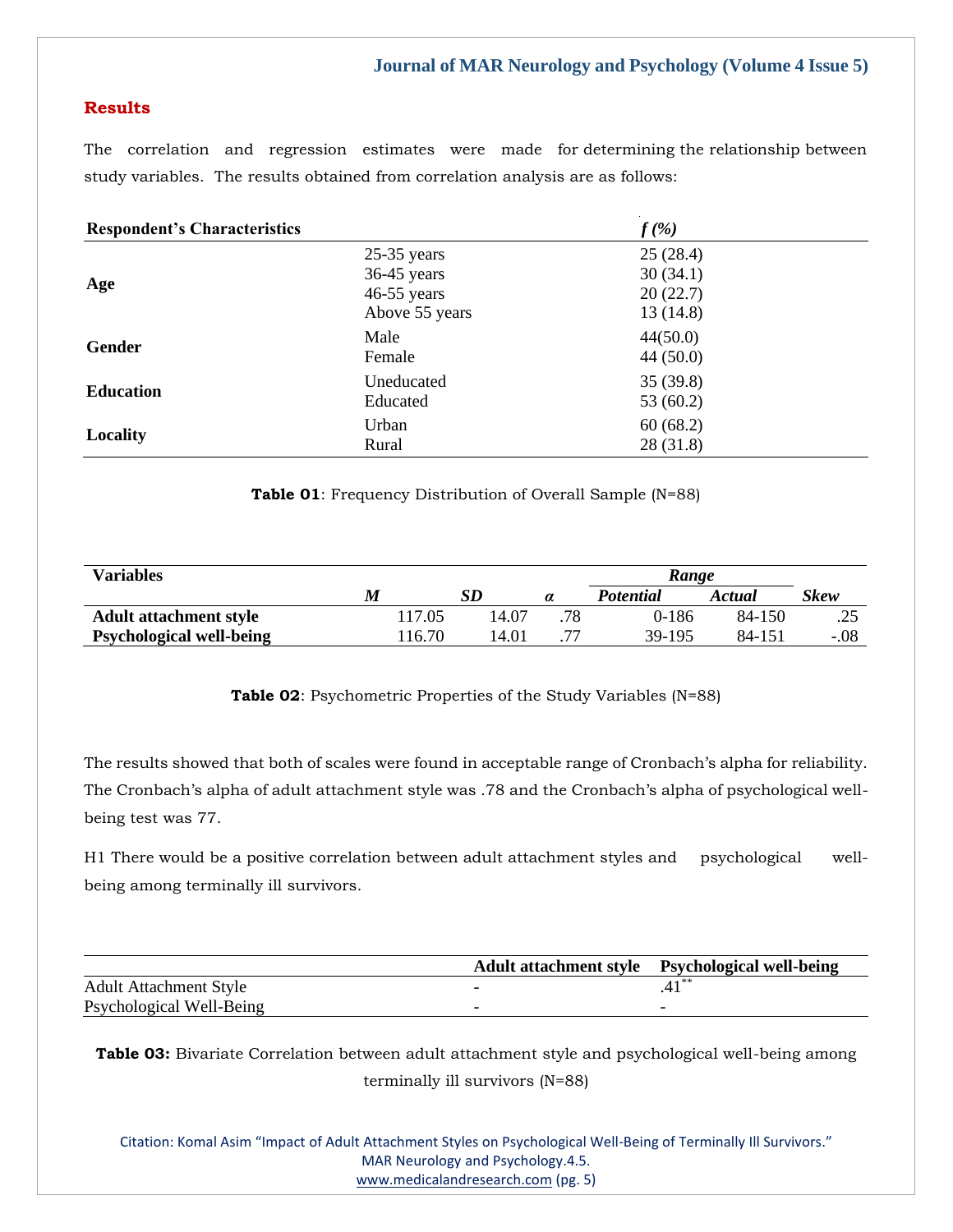The above table presented that adult attachment style was significantly correlated with psychological well-being.

H2 There would be an association existing between adult attachment styles and psychological wellbeing of terminally ill survivors.

| Model 1 $B$ | 95% CI                                                                                                          |
|-------------|-----------------------------------------------------------------------------------------------------------------|
| $92.76***$  | [78.21, 107.31]                                                                                                 |
| $.21***$    | [09, .33]                                                                                                       |
| .08         |                                                                                                                 |
| $11.75***$  |                                                                                                                 |
|             | dolor and the Constitution of the following constitution of Constitution of Constitution of the Constitution of |

# **\*\*p <.01 B for Unstandardized regression coefficient, CI for Confidence interval**

**Table 04:** For the impact of adult attachment style on psychological well-being (N=88)

The results showed that adult attachment style was significant predictor  $(R2 = .04, p < .01)$  in psychological well-being.In other words, adult attachment style significantly impacts psychological wellbeing.

H3 Psychological well-being would be higher among males as compared to terminally ill female survivors.

| <b>Variable</b>             | <b>Female</b><br>$(n = 44)$ | <b>Male</b><br>$(n = 44)$ |        |       | 95% CI  |                  |         |        |           |
|-----------------------------|-----------------------------|---------------------------|--------|-------|---------|------------------|---------|--------|-----------|
|                             | M                           | SD                        | M      | SD    | t(86)   | $\boldsymbol{D}$ | LL      | UL     | Cohen's d |
| Adult Attachment<br>Style   | 117.28                      | 12.95                     | 120.79 | 13.68 | $-2.11$ | .04              | $-6.78$ | $-.23$ | .26       |
| Psychological<br>Well-Being | 119.82                      | 13.90                     | 116.19 | 13.01 | 2.17    | .03              | .34     | $-24$  | .27       |

**Table 05:** Table Comparison between female and male sample for adult attachment style on psychological well-being (N=88)

The above table showed that the mean of adult attachment style was significantly higher among female respondents than male respondents, while, the mean of psychological well-being was significantly higher among male respondents as compared to female respondents.

H4 Adult attachment styles would be higher among educated as compared to uneducated terminally ill survivors.

Citation: Komal Asim "Impact of Adult Attachment Styles on Psychological Well-Being of Terminally Ill Survivors." MAR Neurology and Psychology.4.5. [www.medicalandresearch.com](http://www.medicalandresearch.com/) (pg. 6)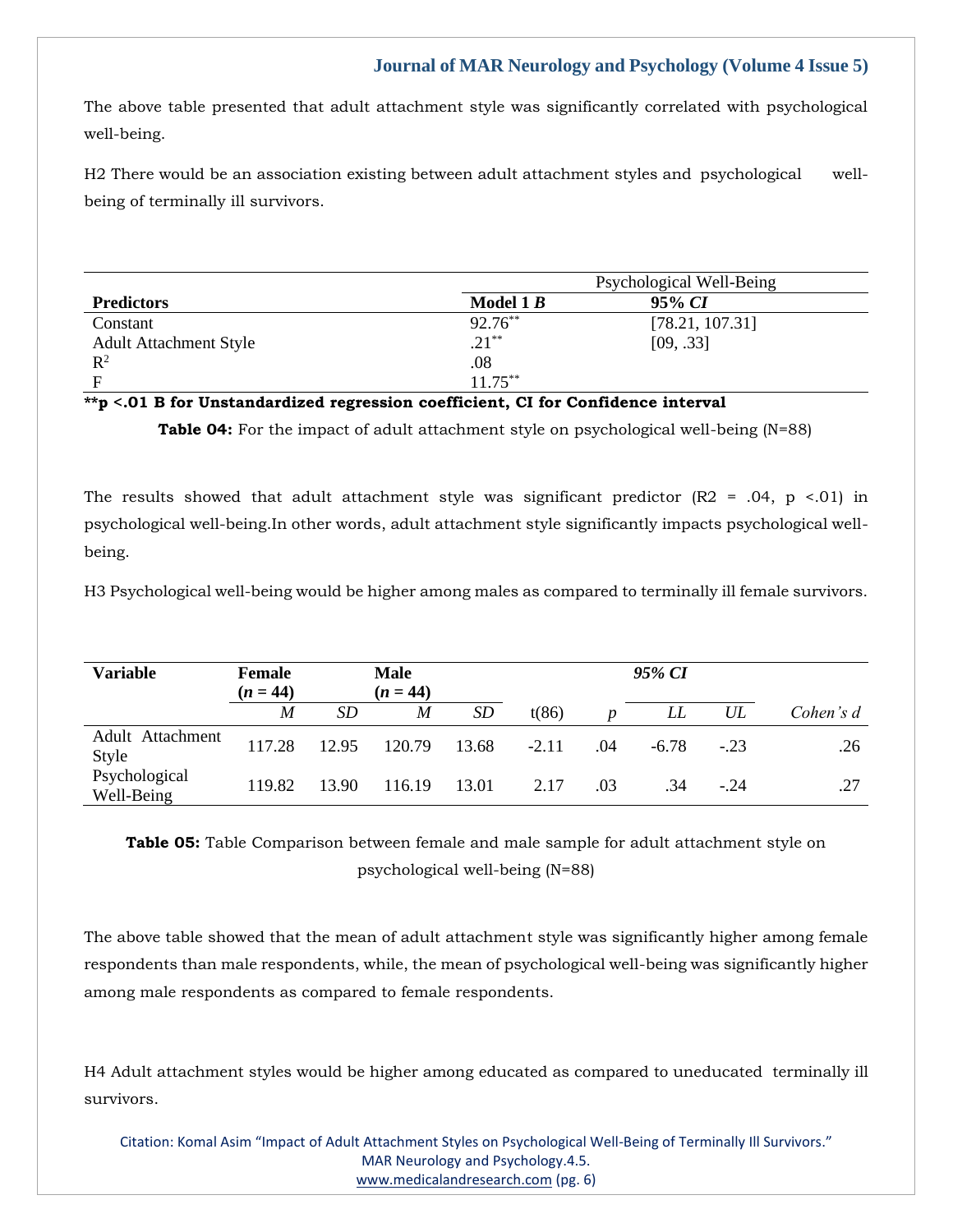| <b>Variable</b>             | $(n = 53)$ | <b>Educated</b><br><b>Uneducated</b><br>$(n = 35)$ |        |       | 95% CI |                  |      |       |           |
|-----------------------------|------------|----------------------------------------------------|--------|-------|--------|------------------|------|-------|-----------|
|                             | M          | SD                                                 | M      | SD    | t(86)  | $\boldsymbol{P}$ | LL   | UL    | Cohen's d |
| Adult Attachment<br>Style   | 124.07     | 14.48                                              | 118.16 | 13.03 | 2.64   | .01              | 1.51 | 10.32 | .43       |
| Psychological<br>Well-Being | 121.95     | 14.99                                              | 117.13 | 13.13 | 2.12   | .04              | .35  | 9.28  | .34       |

**Table 06:** Comparison between educated and uneducated sample for adult attachment style on psychological well-being (n=88)

The above table showed that the mean of adult attachment style and psychological well-being was significantly higher among educated respondents than uneducated respondents.

## **Discussion**

The purpose of this study was to analyze the impact of impact of adult attachment styles on psychological well-being of terminally ill survivors. Generally, there was partial support for the main hypotheses. The results of the study showed that there is significant impact of adult attachment styles on psychological well-being of terminally ill survivors. Furthermore, Psychological well-being is higher among males as compared to terminally ill female survivors. Results also displayed that adult attachment styles are higher among educated as compared to uneducated terminally ill survivors. After the successful collection of data on the selected measures, the results were analyzed, and interpretation was drawn.

# **Conclusion**

This study concluded that there is a noteworthy effect of Grown-up Connection Styles on Mental Wellbeing of terminally sick survivors. Moreover, Psychological well-being is higher among males as compared to terminally ill female survivors. Results also depicted that Adult attachment styles is higher among educated as compared to uneducated terminally ill survivors.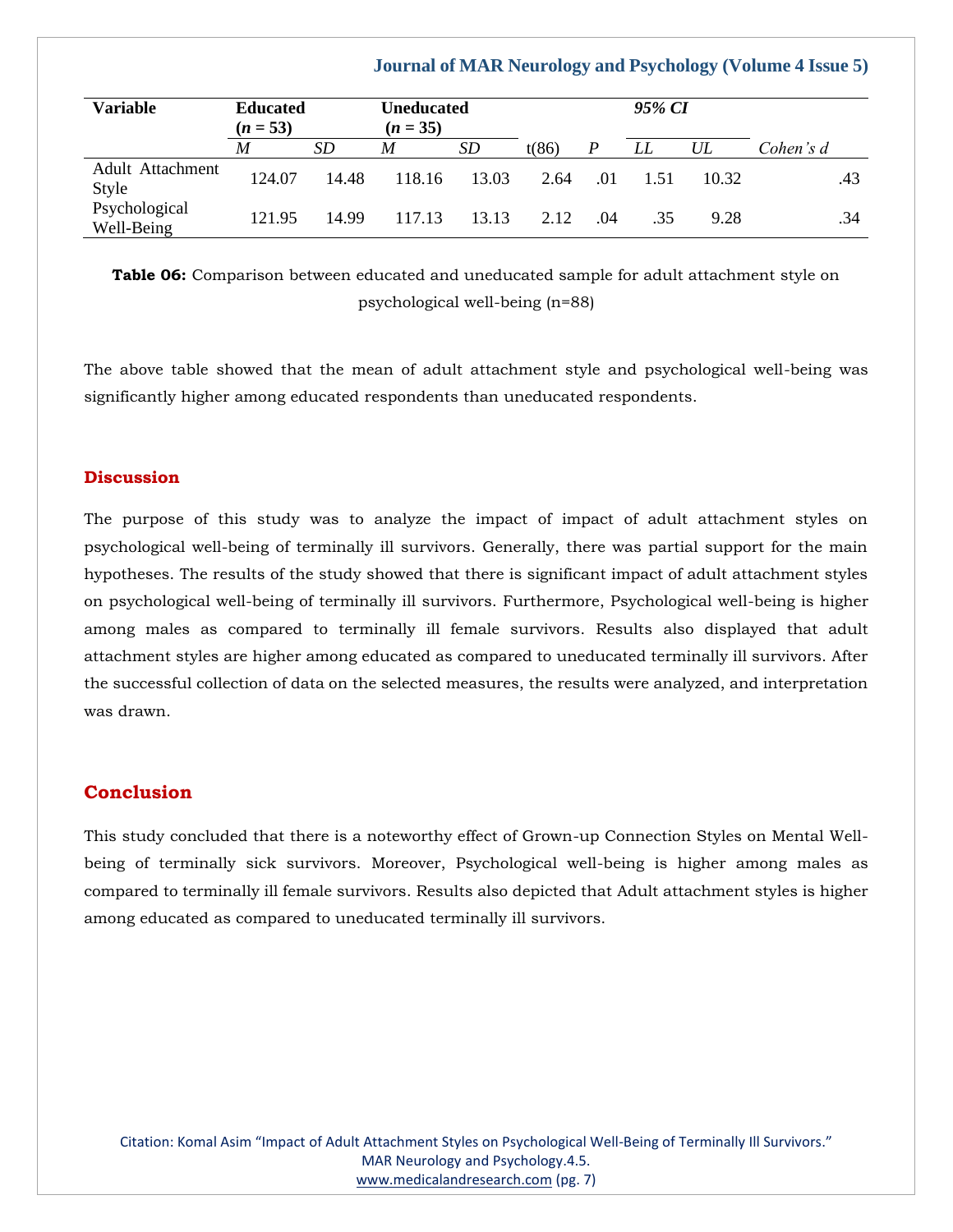## **Reference**

[1. Ainsworth, M. D., Blehar, M. C., Waters, E., & Wall, S. \(1978\). Patterns of attachment: A psychological](https://www.google.com/search?q=Patterns+of+attachment%3A+A+psychological+study+of+the+strange+situation&oq=Patterns+of+attachment%3A+A+psychological+study+of+the+strange+situation&aqs=chrome..69i57.1028j0j4&sourceid=chrome&ie=UTF-8)  [study of the strange situation. Hillsdale, NJ: Erlbaum.](https://www.google.com/search?q=Patterns+of+attachment%3A+A+psychological+study+of+the+strange+situation&oq=Patterns+of+attachment%3A+A+psychological+study+of+the+strange+situation&aqs=chrome..69i57.1028j0j4&sourceid=chrome&ie=UTF-8)

[2. Bartholomew, K., & Horowitz, L. M. \(1991\). Attachment styles among young adults: A test of a four](https://www.google.com/search?q=Attachment+styles+among+young+adults%3A+A+test+of+a+four-category+model.&sxsrf=APq-WBvYfPAaqDLMc4yLsOnA5cUII3W53A%3A1649662290523&ei=UtlTYtTGH-jA3LUP5vKOYA&ved=0ahUKEwjUt832vov3AhVoILcAHWa5AwwQ4dUDCA4&oq=Attachment+styles+among+young+adults%3A+A+test+of+a+four-category+model.&gs_lcp=Cgdnd3Mtd2l6EAwyBwgjEOoCECcyBwgjEOoCECcyBwgjEOoCECcyBwgjEOoCECcyBwgjEOoCECcyBwgjEOoCECcyBwgjEOoCECcyBwgjEOoCECcyBwgjEOoCECcyBwgjEOoCECdKBAhBGABKBAhGGABQ4QNY4QNgyghoAnABeACAAQCIAQCSAQCYAQCgAQGgAQKwAQrAAQE&sclient=gws-wiz)[category model. Journal of Personality and Social Psychology, 61, 226](https://www.google.com/search?q=Attachment+styles+among+young+adults%3A+A+test+of+a+four-category+model.&sxsrf=APq-WBvYfPAaqDLMc4yLsOnA5cUII3W53A%3A1649662290523&ei=UtlTYtTGH-jA3LUP5vKOYA&ved=0ahUKEwjUt832vov3AhVoILcAHWa5AwwQ4dUDCA4&oq=Attachment+styles+among+young+adults%3A+A+test+of+a+four-category+model.&gs_lcp=Cgdnd3Mtd2l6EAwyBwgjEOoCECcyBwgjEOoCECcyBwgjEOoCECcyBwgjEOoCECcyBwgjEOoCECcyBwgjEOoCECcyBwgjEOoCECcyBwgjEOoCECcyBwgjEOoCECcyBwgjEOoCECdKBAhBGABKBAhGGABQ4QNY4QNgyghoAnABeACAAQCIAQCSAQCYAQCgAQGgAQKwAQrAAQE&sclient=gws-wiz)–244. https ://doi. [org/10.1037/0022-3514.61.2.226.](https://www.google.com/search?q=Attachment+styles+among+young+adults%3A+A+test+of+a+four-category+model.&sxsrf=APq-WBvYfPAaqDLMc4yLsOnA5cUII3W53A%3A1649662290523&ei=UtlTYtTGH-jA3LUP5vKOYA&ved=0ahUKEwjUt832vov3AhVoILcAHWa5AwwQ4dUDCA4&oq=Attachment+styles+among+young+adults%3A+A+test+of+a+four-category+model.&gs_lcp=Cgdnd3Mtd2l6EAwyBwgjEOoCECcyBwgjEOoCECcyBwgjEOoCECcyBwgjEOoCECcyBwgjEOoCECcyBwgjEOoCECcyBwgjEOoCECcyBwgjEOoCECcyBwgjEOoCECcyBwgjEOoCECdKBAhBGABKBAhGGABQ4QNY4QNgyghoAnABeACAAQCIAQCSAQCYAQCgAQGgAQKwAQrAAQE&sclient=gws-wiz)

[3. Bowlby, J. \(1973\). Attachment and loss: Separation: Anxiety, and anger \(Vol. 19\). New York: Basic](https://www.google.com/search?q=Attachment+and+loss%3A+Separation%3A+Anxiety%2C+and+anger+&sxsrf=APq-WBu_ziTgGQzewCbNpaiFVx44iRVxPw%3A1649662309937&ei=ZdlTYq_yOO7Yz7sPw-aXgAQ&ved=0ahUKEwjvuO7_vov3AhVu7HMBHUPzBUAQ4dUDCA4&oq=Attachment+and+loss%3A+Separation%3A+Anxiety%2C+and+anger+&gs_lcp=Cgdnd3Mtd2l6EAwyBggAEBYQHjIGCAAQFhAeMgYIABAWEB46BwgjEOoCECdKBAhBGABKBAhGGABQTVhNYI8EaAFwAXgAgAF0iAF0kgEDMC4xmAEAoAEBoAECsAEKwAEB&sclient=gws-wiz)  [Books.](https://www.google.com/search?q=Attachment+and+loss%3A+Separation%3A+Anxiety%2C+and+anger+&sxsrf=APq-WBu_ziTgGQzewCbNpaiFVx44iRVxPw%3A1649662309937&ei=ZdlTYq_yOO7Yz7sPw-aXgAQ&ved=0ahUKEwjvuO7_vov3AhVu7HMBHUPzBUAQ4dUDCA4&oq=Attachment+and+loss%3A+Separation%3A+Anxiety%2C+and+anger+&gs_lcp=Cgdnd3Mtd2l6EAwyBggAEBYQHjIGCAAQFhAeMgYIABAWEB46BwgjEOoCECdKBAhBGABKBAhGGABQTVhNYI8EaAFwAXgAgAF0iAF0kgEDMC4xmAEAoAEBoAECsAEKwAEB&sclient=gws-wiz)

4. [Campbell, L., Simpson, J. A., Boldry, J., &Kashy, D. A. \(2005\). Perceptions of conflict and support in](file:///C:/Users/Arief%20Mahimudh/Desktop/MARCH%20Proofs/NE/4.%20Campbell,%20L.,%20Simpson,%20J.%20A.,%20Boldry,%20J.,%20&Kashy,%20D.%20A.%20(2005).%20Perceptions%20of%20conflict%20and%20support%20in%20romantic%20relationships:%20The%20role%20of%20attachment%20anxiety.%20Journal%20of%20Personality%20and%20Social%20Psychology,%2088,%20510–531.%20https:/doi.org/10.1037/0022-3514.88.3.510.)  [romantic relationships: The role of attachment anxiety. Journal of Personality and Social Psychology,](file:///C:/Users/Arief%20Mahimudh/Desktop/MARCH%20Proofs/NE/4.%20Campbell,%20L.,%20Simpson,%20J.%20A.,%20Boldry,%20J.,%20&Kashy,%20D.%20A.%20(2005).%20Perceptions%20of%20conflict%20and%20support%20in%20romantic%20relationships:%20The%20role%20of%20attachment%20anxiety.%20Journal%20of%20Personality%20and%20Social%20Psychology,%2088,%20510–531.%20https:/doi.org/10.1037/0022-3514.88.3.510.)  88, 510–[531. https://doi.org/10.1037/0022-3514.88.3.510.](file:///C:/Users/Arief%20Mahimudh/Desktop/MARCH%20Proofs/NE/4.%20Campbell,%20L.,%20Simpson,%20J.%20A.,%20Boldry,%20J.,%20&Kashy,%20D.%20A.%20(2005).%20Perceptions%20of%20conflict%20and%20support%20in%20romantic%20relationships:%20The%20role%20of%20attachment%20anxiety.%20Journal%20of%20Personality%20and%20Social%20Psychology,%2088,%20510–531.%20https:/doi.org/10.1037/0022-3514.88.3.510.)

[5. Deimling, G.T., Kahana, B., Bowman, K.F., & Schaefer, M.L. \(2002\). Cancer survivorship and](https://www.google.com/search?q=Cancer+survivorship+and+psychological+distress+in+later+life.&sxsrf=APq-WBvZnRs3Yh6PCXv9j8DNRgQogodrsw%3A1649662327881&ei=d9lTYvi2NZ6r4t4Pk9OfkAw&ved=0ahUKEwi4zrWIv4v3AhWeldgFHZPpB8IQ4dUDCA4&oq=Cancer+survivorship+and+psychological+distress+in+later+life.&gs_lcp=Cgdnd3Mtd2l6EAw6BwgjEOoCECdKBAhBGABKBAhGGABQzAdYzAdg0ApoAXABeACAAZUCiAGVApIBAzItMZgBAKABAaABArABCsABAQ&sclient=gws-wiz)  [psychological distress in later life. Psycho-Oncology, 11, 479-494.](https://www.google.com/search?q=Cancer+survivorship+and+psychological+distress+in+later+life.&sxsrf=APq-WBvZnRs3Yh6PCXv9j8DNRgQogodrsw%3A1649662327881&ei=d9lTYvi2NZ6r4t4Pk9OfkAw&ved=0ahUKEwi4zrWIv4v3AhWeldgFHZPpB8IQ4dUDCA4&oq=Cancer+survivorship+and+psychological+distress+in+later+life.&gs_lcp=Cgdnd3Mtd2l6EAw6BwgjEOoCECdKBAhBGABKBAhGGABQzAdYzAdg0ApoAXABeACAAZUCiAGVApIBAzItMZgBAKABAaABArABCsABAQ&sclient=gws-wiz)

[6. Ellis, J., Lin, J., Walsh, A., Lo, C., Shepherd, F. A., Moore, M., Li, M., Gagliese, L., Zimmermann, C.](https://www.google.com/search?q=Predictors+of+referral+for+specialized+psychosocial+oncology+care+in+patients+with+metastatic+cancer%3A+the+contributions+of+age%2C+distress+and+marital+status&sxsrf=APq-WBsdTHR5-16g8OQC9jwY9bnkLknZkA%3A1649662358992&ei=ltlTYtuRPPvWz7sPrtyXcA&ved=0ahUKEwjbtKCXv4v3AhV763MBHS7uBQ4Q4dUDCA4&oq=Predictors+of+referral+for+specialized+psychosocial+oncology+care+in+patients+with+metastatic+cancer%3A+the+contributions+of+age%2C+distress+and+marital+status&gs_lcp=Cgdnd3Mtd2l6EAwyBwgjEOoCECcyBwgjEOoCECcyBwgjEOoCECcyBwgjEOoCECcyBwgjEOoCECcyBwgjEOoCECcyBwgjEOoCECcyBwgjEOoCECcyBwgjEOoCECcyBwgjEOoCECdKBAhBGABKBAhGGABQ1gNY1gNg2QdoAXAAeACAAQCIAQCSAQCYAQCgAQGgAQKwAQrAAQE&sclient=gws-wiz)  [and Rodin, G. \(2009\). Predictors of referral for specialized psychosocial oncology care in patients with](https://www.google.com/search?q=Predictors+of+referral+for+specialized+psychosocial+oncology+care+in+patients+with+metastatic+cancer%3A+the+contributions+of+age%2C+distress+and+marital+status&sxsrf=APq-WBsdTHR5-16g8OQC9jwY9bnkLknZkA%3A1649662358992&ei=ltlTYtuRPPvWz7sPrtyXcA&ved=0ahUKEwjbtKCXv4v3AhV763MBHS7uBQ4Q4dUDCA4&oq=Predictors+of+referral+for+specialized+psychosocial+oncology+care+in+patients+with+metastatic+cancer%3A+the+contributions+of+age%2C+distress+and+marital+status&gs_lcp=Cgdnd3Mtd2l6EAwyBwgjEOoCECcyBwgjEOoCECcyBwgjEOoCECcyBwgjEOoCECcyBwgjEOoCECcyBwgjEOoCECcyBwgjEOoCECcyBwgjEOoCECcyBwgjEOoCECcyBwgjEOoCECdKBAhBGABKBAhGGABQ1gNY1gNg2QdoAXAAeACAAQCIAQCSAQCYAQCgAQGgAQKwAQrAAQE&sclient=gws-wiz)  [metastatic cancer: the contributions of age, distress and marital status. Journal of Clinical Oncology,](https://www.google.com/search?q=Predictors+of+referral+for+specialized+psychosocial+oncology+care+in+patients+with+metastatic+cancer%3A+the+contributions+of+age%2C+distress+and+marital+status&sxsrf=APq-WBsdTHR5-16g8OQC9jwY9bnkLknZkA%3A1649662358992&ei=ltlTYtuRPPvWz7sPrtyXcA&ved=0ahUKEwjbtKCXv4v3AhV763MBHS7uBQ4Q4dUDCA4&oq=Predictors+of+referral+for+specialized+psychosocial+oncology+care+in+patients+with+metastatic+cancer%3A+the+contributions+of+age%2C+distress+and+marital+status&gs_lcp=Cgdnd3Mtd2l6EAwyBwgjEOoCECcyBwgjEOoCECcyBwgjEOoCECcyBwgjEOoCECcyBwgjEOoCECcyBwgjEOoCECcyBwgjEOoCECcyBwgjEOoCECcyBwgjEOoCECcyBwgjEOoCECdKBAhBGABKBAhGGABQ1gNY1gNg2QdoAXAAeACAAQCIAQCSAQCYAQCgAQGgAQKwAQrAAQE&sclient=gws-wiz)  [27, 5, 699](https://www.google.com/search?q=Predictors+of+referral+for+specialized+psychosocial+oncology+care+in+patients+with+metastatic+cancer%3A+the+contributions+of+age%2C+distress+and+marital+status&sxsrf=APq-WBsdTHR5-16g8OQC9jwY9bnkLknZkA%3A1649662358992&ei=ltlTYtuRPPvWz7sPrtyXcA&ved=0ahUKEwjbtKCXv4v3AhV763MBHS7uBQ4Q4dUDCA4&oq=Predictors+of+referral+for+specialized+psychosocial+oncology+care+in+patients+with+metastatic+cancer%3A+the+contributions+of+age%2C+distress+and+marital+status&gs_lcp=Cgdnd3Mtd2l6EAwyBwgjEOoCECcyBwgjEOoCECcyBwgjEOoCECcyBwgjEOoCECcyBwgjEOoCECcyBwgjEOoCECcyBwgjEOoCECcyBwgjEOoCECcyBwgjEOoCECcyBwgjEOoCECdKBAhBGABKBAhGGABQ1gNY1gNg2QdoAXAAeACAAQCIAQCSAQCYAQCgAQGgAQKwAQrAAQE&sclient=gws-wiz)–705.

[7. Feeney, J.A., &Noller, P. \(1990\). Attachment style as a predictor of adult romantic relationships.](https://www.google.com/search?q=Attachment+style+as+a+predictor+of+adult+romantic+relationships&sxsrf=APq-WBuYNPx6q9bASoLhxx5VDHKOf3Yeag%3A1649662375743&ei=p9lTYp-ALY_Tz7sP7LuaKA&ved=0ahUKEwjf756fv4v3AhWP6XMBHeydBgUQ4dUDCA4&oq=Attachment+style+as+a+predictor+of+adult+romantic+relationships&gs_lcp=Cgdnd3Mtd2l6EAwyBwgjEOoCECcyBwgjEOoCECcyBwgjEOoCECcyBwgjEOoCECcyBwgjEOoCECcyBwgjEOoCECcyBwgjEOoCECcyBwgjEOoCECcyBwgjEOoCECcyBwgjEOoCECdKBAhBGABKBAhGGABQhghYhghgxQhoAXAAeACAAQCIAQCSAQCYAQCgAQGgAQKwAQrAAQE&sclient=gws-wiz)  [Journal of Personality and Social Psychology, 58\(2\), 281-291](https://www.google.com/search?q=Attachment+style+as+a+predictor+of+adult+romantic+relationships&sxsrf=APq-WBuYNPx6q9bASoLhxx5VDHKOf3Yeag%3A1649662375743&ei=p9lTYp-ALY_Tz7sP7LuaKA&ved=0ahUKEwjf756fv4v3AhWP6XMBHeydBgUQ4dUDCA4&oq=Attachment+style+as+a+predictor+of+adult+romantic+relationships&gs_lcp=Cgdnd3Mtd2l6EAwyBwgjEOoCECcyBwgjEOoCECcyBwgjEOoCECcyBwgjEOoCECcyBwgjEOoCECcyBwgjEOoCECcyBwgjEOoCECcyBwgjEOoCECcyBwgjEOoCECcyBwgjEOoCECdKBAhBGABKBAhGGABQhghYhghgxQhoAXAAeACAAQCIAQCSAQCYAQCgAQGgAQKwAQrAAQE&sclient=gws-wiz)

[8. Fraley, R. C., & Waller, N. G. \(1998\). Adult attachment patterns: A test of the typological model. In J.](https://www.google.com/search?q=Adult+attachment+patterns%3A+A+test+of+the+typological+model&sxsrf=APq-WBuM_mGKQs_vGvh0cktwhvR2HSEUZg%3A1649662390123&ei=ttlTYvCKB7zcz7sP8fGykAc&ved=0ahUKEwjwvYymv4v3AhU87nMBHfG4DHIQ4dUDCA4&oq=Adult+attachment+patterns%3A+A+test+of+the+typological+model&gs_lcp=Cgdnd3Mtd2l6EAwyBwgjEOoCECcyBwgjEOoCECcyBwgjEOoCECcyBwgjEOoCECcyBwgjEOoCECcyBwgjEOoCECcyBwgjEOoCECcyBwgjEOoCECcyBwgjEOoCECcyBwgjEOoCECdKBAhBGABKBAhGGABQnAhYnAhgpAloAXABeACAAXiIAXiSAQMwLjGYAQCgAQGgAQKwAQrAAQE&sclient=gws-wiz)  [A. Simpson & W. S. Rholes \(Eds.\), Attachment theory and close relationships \(pp. 77](https://www.google.com/search?q=Adult+attachment+patterns%3A+A+test+of+the+typological+model&sxsrf=APq-WBuM_mGKQs_vGvh0cktwhvR2HSEUZg%3A1649662390123&ei=ttlTYvCKB7zcz7sP8fGykAc&ved=0ahUKEwjwvYymv4v3AhU87nMBHfG4DHIQ4dUDCA4&oq=Adult+attachment+patterns%3A+A+test+of+the+typological+model&gs_lcp=Cgdnd3Mtd2l6EAwyBwgjEOoCECcyBwgjEOoCECcyBwgjEOoCECcyBwgjEOoCECcyBwgjEOoCECcyBwgjEOoCECcyBwgjEOoCECcyBwgjEOoCECcyBwgjEOoCECcyBwgjEOoCECdKBAhBGABKBAhGGABQnAhYnAhgpAloAXABeACAAXiIAXiSAQMwLjGYAQCgAQGgAQKwAQrAAQE&sclient=gws-wiz)–114). New York: [Guilford Press.](https://www.google.com/search?q=Adult+attachment+patterns%3A+A+test+of+the+typological+model&sxsrf=APq-WBuM_mGKQs_vGvh0cktwhvR2HSEUZg%3A1649662390123&ei=ttlTYvCKB7zcz7sP8fGykAc&ved=0ahUKEwjwvYymv4v3AhU87nMBHfG4DHIQ4dUDCA4&oq=Adult+attachment+patterns%3A+A+test+of+the+typological+model&gs_lcp=Cgdnd3Mtd2l6EAwyBwgjEOoCECcyBwgjEOoCECcyBwgjEOoCECcyBwgjEOoCECcyBwgjEOoCECcyBwgjEOoCECcyBwgjEOoCECcyBwgjEOoCECcyBwgjEOoCECcyBwgjEOoCECdKBAhBGABKBAhGGABQnAhYnAhgpAloAXABeACAAXiIAXiSAQMwLjGYAQCgAQGgAQKwAQrAAQE&sclient=gws-wiz)

[9. Grassi, L., &Rosti, G. \(1996\). Psychosocial morbidity and adjustment to illness among long-](https://www.google.com/search?q=Psychosocial+morbidity+and+adjustment+to+illness+among+long-+term+cancer+survivors&sxsrf=APq-WBvDSHSQRrDF9aOSvkGXO6UUT-vNMg%3A1649662410826&ei=ytlTYvGJMorZz7sP37ewsAU&ved=0ahUKEwjxlvyvv4v3AhWK7HMBHd8bDFYQ4dUDCA4&oq=Psychosocial+morbidity+and+adjustment+to+illness+among+long-+term+cancer+survivors&gs_lcp=Cgdnd3Mtd2l6EAwyBwgjEOoCECcyBwgjEOoCECcyBwgjEOoCECcyBwgjEOoCECcyBwgjEOoCECcyBwgjEOoCECcyBwgjEOoCECcyBwgjEOoCECcyBwgjEOoCECcyBwgjEOoCECdKBAhBGABKBAhGGABQrANYrANgtwhoAXABeACAAeYEiAHmBJIBAzUtMZgBAKABAaABArABCsABAQ&sclient=gws-wiz) term [cancer survivors. Psychosomatics, 37, 523-532.](https://www.google.com/search?q=Psychosocial+morbidity+and+adjustment+to+illness+among+long-+term+cancer+survivors&sxsrf=APq-WBvDSHSQRrDF9aOSvkGXO6UUT-vNMg%3A1649662410826&ei=ytlTYvGJMorZz7sP37ewsAU&ved=0ahUKEwjxlvyvv4v3AhWK7HMBHd8bDFYQ4dUDCA4&oq=Psychosocial+morbidity+and+adjustment+to+illness+among+long-+term+cancer+survivors&gs_lcp=Cgdnd3Mtd2l6EAwyBwgjEOoCECcyBwgjEOoCECcyBwgjEOoCECcyBwgjEOoCECcyBwgjEOoCECcyBwgjEOoCECcyBwgjEOoCECcyBwgjEOoCECcyBwgjEOoCECcyBwgjEOoCECdKBAhBGABKBAhGGABQrANYrANgtwhoAXABeACAAeYEiAHmBJIBAzUtMZgBAKABAaABArABCsABAQ&sclient=gws-wiz)

[10. Mikulincer, M., & Shaver, P. R. \(2001\). Attachment theory and intergroup bias: Evidence that](https://www.google.com/search?q=Attachment+theory+and+intergroup+bias%3A+Evidence+that+priming+the+secure+base+schema+attenuates+negative+reactions+to+out-groups&sxsrf=APq-WBuT92KNayaE-FXYVmQ7DaRf4dlOhg%3A1649662451566&ei=89lTYu-SItTSz7sPhqS-kAg&ved=0ahUKEwiv2LLDv4v3AhVU6XMBHQaSD4IQ4dUDCA4&oq=Attachment+theory+and+intergroup+bias%3A+Evidence+that+priming+the+secure+base+schema+attenuates+negative+reactions+to+out-groups&gs_lcp=Cgdnd3Mtd2l6EAwyBwgjEOoCECcyBwgjEOoCECcyBwgjEOoCECcyBwgjEOoCECcyBwgjEOoCECcyBwgjEOoCECcyBwgjEOoCECcyBwgjEOoCECcyBwgjEOoCECcyBwgjEOoCECdKBAhBGABKBAhGGABQ8wJY8wJg_QdoAXAAeACAAQCIAQCSAQCYAQCgAQGgAQKwAQrAAQE&sclient=gws-wiz)  [priming the secure base schema attenuates negative reactions to out-groups. Journal of Personality and](https://www.google.com/search?q=Attachment+theory+and+intergroup+bias%3A+Evidence+that+priming+the+secure+base+schema+attenuates+negative+reactions+to+out-groups&sxsrf=APq-WBuT92KNayaE-FXYVmQ7DaRf4dlOhg%3A1649662451566&ei=89lTYu-SItTSz7sPhqS-kAg&ved=0ahUKEwiv2LLDv4v3AhVU6XMBHQaSD4IQ4dUDCA4&oq=Attachment+theory+and+intergroup+bias%3A+Evidence+that+priming+the+secure+base+schema+attenuates+negative+reactions+to+out-groups&gs_lcp=Cgdnd3Mtd2l6EAwyBwgjEOoCECcyBwgjEOoCECcyBwgjEOoCECcyBwgjEOoCECcyBwgjEOoCECcyBwgjEOoCECcyBwgjEOoCECcyBwgjEOoCECcyBwgjEOoCECcyBwgjEOoCECdKBAhBGABKBAhGGABQ8wJY8wJg_QdoAXAAeACAAQCIAQCSAQCYAQCgAQGgAQKwAQrAAQE&sclient=gws-wiz)  [Social Psychology, 81, 97](https://www.google.com/search?q=Attachment+theory+and+intergroup+bias%3A+Evidence+that+priming+the+secure+base+schema+attenuates+negative+reactions+to+out-groups&sxsrf=APq-WBuT92KNayaE-FXYVmQ7DaRf4dlOhg%3A1649662451566&ei=89lTYu-SItTSz7sPhqS-kAg&ved=0ahUKEwiv2LLDv4v3AhVU6XMBHQaSD4IQ4dUDCA4&oq=Attachment+theory+and+intergroup+bias%3A+Evidence+that+priming+the+secure+base+schema+attenuates+negative+reactions+to+out-groups&gs_lcp=Cgdnd3Mtd2l6EAwyBwgjEOoCECcyBwgjEOoCECcyBwgjEOoCECcyBwgjEOoCECcyBwgjEOoCECcyBwgjEOoCECcyBwgjEOoCECcyBwgjEOoCECcyBwgjEOoCECcyBwgjEOoCECdKBAhBGABKBAhGGABQ8wJY8wJg_QdoAXAAeACAAQCIAQCSAQCYAQCgAQGgAQKwAQrAAQE&sclient=gws-wiz)–105.

[11. Öztürk, A., &Mutlu, T. \(2010\). The relationship between attachment style, subjective well-being,](file:///C:/Users/Arief%20Mahimudh/Desktop/MARCH%20Proofs/NE/11.%20Öztürk,%20A.,%20&Mutlu,%20T.%20(2010).%20The%20relationship%20between%20attachment%20style,%20subjective%20well-being,%20happiness%20and%20social%20anxiety%20among%20university%20students’.%20Procedia%20Social%20and%20Behavioral%20Sciences,%209,%201772–1776.%20%20%20https:/doi.org/10.1016/j.sbspr%20o.2010.12.398.)  [happiness and social anxiety among university students'. Procedia Social and Behavioral Sciences, 9,](file:///C:/Users/Arief%20Mahimudh/Desktop/MARCH%20Proofs/NE/11.%20Öztürk,%20A.,%20&Mutlu,%20T.%20(2010).%20The%20relationship%20between%20attachment%20style,%20subjective%20well-being,%20happiness%20and%20social%20anxiety%20among%20university%20students’.%20Procedia%20Social%20and%20Behavioral%20Sciences,%209,%201772–1776.%20%20%20https:/doi.org/10.1016/j.sbspr%20o.2010.12.398.)  1772–[1776. https://doi.org/10.1016/j.sbspr o.2010.12.398.](file:///C:/Users/Arief%20Mahimudh/Desktop/MARCH%20Proofs/NE/11.%20Öztürk,%20A.,%20&Mutlu,%20T.%20(2010).%20The%20relationship%20between%20attachment%20style,%20subjective%20well-being,%20happiness%20and%20social%20anxiety%20among%20university%20students’.%20Procedia%20Social%20and%20Behavioral%20Sciences,%209,%201772–1776.%20%20%20https:/doi.org/10.1016/j.sbspr%20o.2010.12.398.)

Citation: Komal Asim "Impact of Adult Attachment Styles on Psychological Well-Being of Terminally Ill Survivors." MAR Neurology and Psychology.4.5. [www.medicalandresearch.com](http://www.medicalandresearch.com/) (pg. 8)